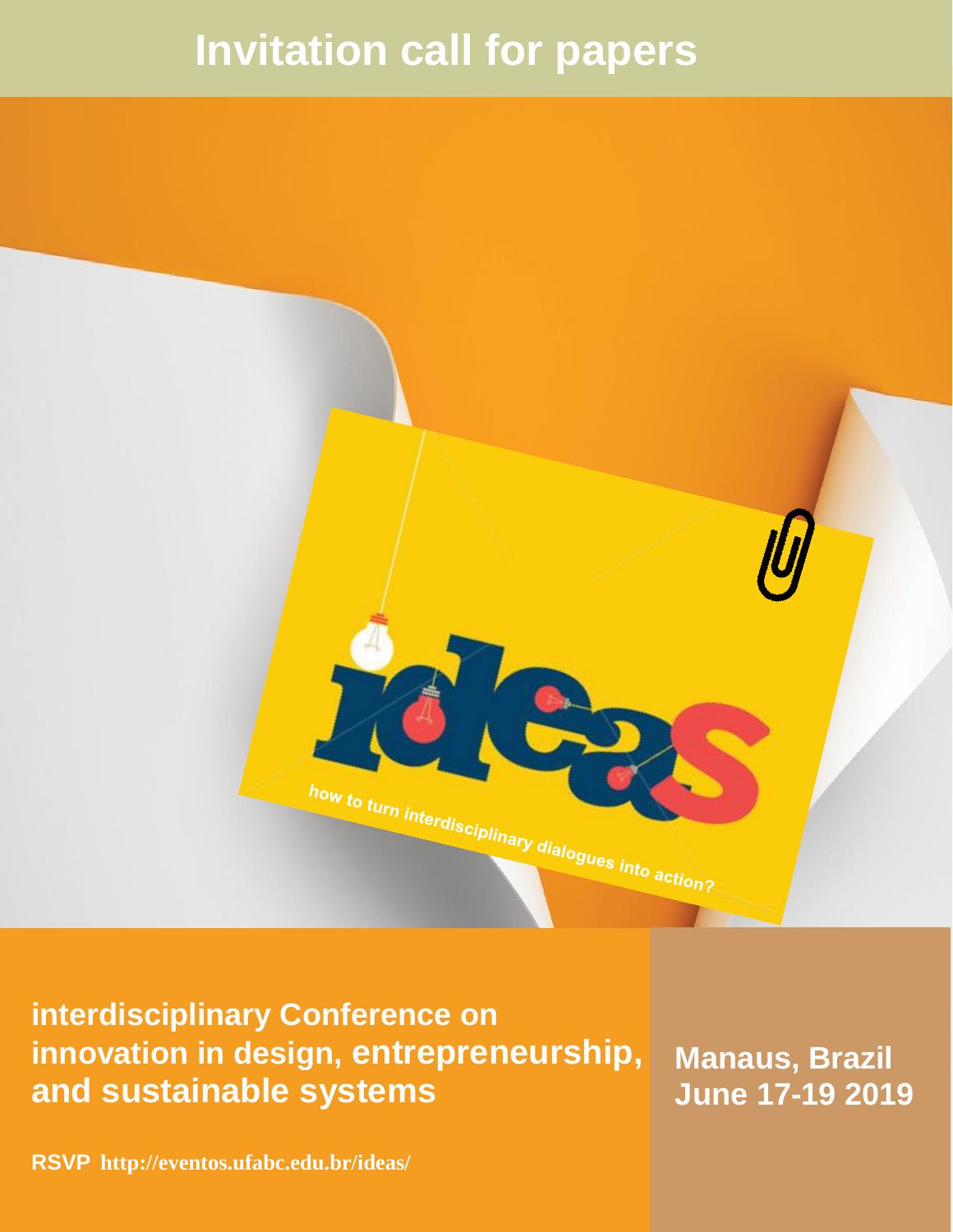# **1. Ideas**

### **1.1.The Concept**

Over the past decades, innovations have emerged from problem-oriented research



based on knowledge integration at the intersection of different disciplines. Therefore, interdisciplinary collaboration has been critical to find

solutions for complex societal challenges.

However, there are little spaces within and beyond the academy where researchers are encouraged to defy their field's boundaries - leveraging their disciplinary mindset into contributions to broad domains, particularly within the Science, Technology, Engineering, Entrepreneurship, and Management (STEEM) and across Social Sciences and the Humanities.

ideas conference is intended to be an arena for a new generation of researchers who understand the importance of linking STEEM to business development, and companies and organizations innovation. It will be held every two years in Brazil as a face-to-face forum for researchers, post-graduate students, policy-makers, and industry practitioners to share resources, techniques, findings, and experiences related to technological innovation. The conference is designed to be a meeting point to debate strategies for realizing such a convergence of perspectives.

### **1.2. Aim**

ideas aims to stimulate novel questions and challenge existing policy and practices on more innovative and sustainable systems. Throughout history, technological innovation has led to the most significant dimensions of development – economic, social, and environmental - underpinning core changes in the way we live. In other words, we seek more efficient ways on how to transform research inputs into socioeconomic outputs.

### **1.3. Theme**

*how to turn interdisciplinary dialogues into action?* The foundations of innovation dynamics lay on integrating knowledge to propose new systems and constantly refining our approach to meet the needs of a rapidly changing world. There is an increasing realization that this level is hard to address properly without communication among the respective scientific communities.



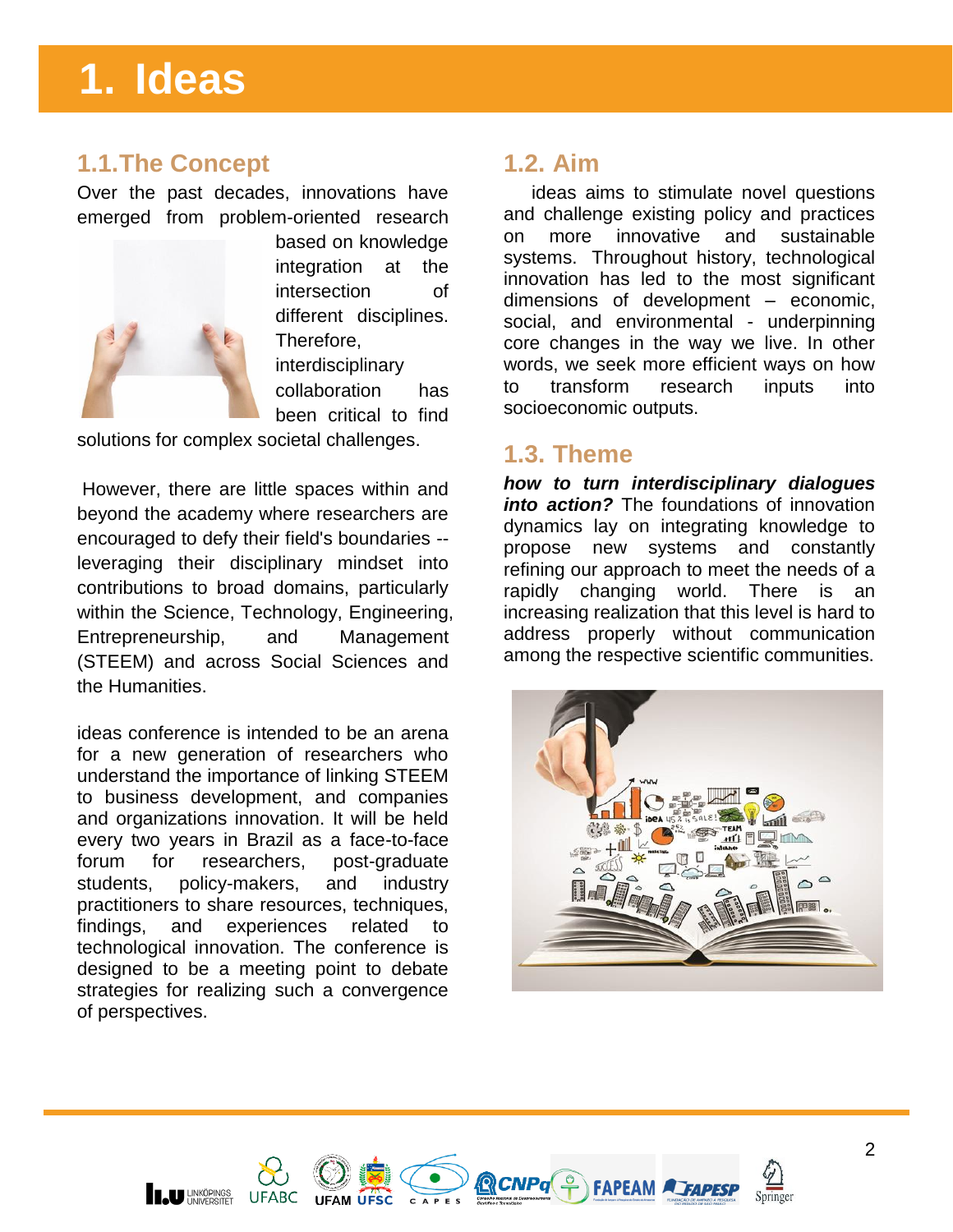### **1.4. Venue**

ideas 2019 will take place from Monday, June 17 to Wednesday, June 19, 2019 at the Federal University of Amazonas, Manaus, Brazil.



Manaus, a city known as the heart of the Amazon Rainforest, is a major industrial center. The bustling city of 1.5 million people, lies along the banks of the Rio Negro, one of the Amazon's two major tributaries, which join near Manaus in a spectacle called "The Meeting of the Waters" The [Rio Negro and Rio Solimões](https://www.savacations.com/tours/manaus-6-day-amazon-river-rio-negro-cruise/) display two

**UFABC** 

### **1.6. Scientific Committee**

Alessandra Akkari, Mackenzie Presbiterian University, Brazil Daniel Capaldo Amaral, University of São Paulo, Brazil Glauco Arbix, University of São Paulo, Brazil Karina Assis, Federal University of São Carlos, Brazil Thorsten Bartel, [Fraunhofer-Institut LBF,](https://www.lbf.fraunhofer.de/) Germany Janaina Maciel Braga, Nilton Lins University, Brazil Iara R. Soares Chao, São Paulo Water and Waste Company, Brazil Diogo Rosenthal Coutinho, University of São Paulo Brazil Mattias Elg, Linköping University, Sweden Renato Garcia, State University of Campinas, Brazil Luiz Carlos Goes, Aeronautics Institute of Technology, Brazil Mario Aguirre Gonzales, Federal University of Rio Grande do Norte, Brazil William Gtosky, University of Michigan, USA Kerstin Johansen, Linköping University, Sweden Deny Willy Junaidy, Bandung Institute of Technology, Indonesia



Manaus is also an industrial center. Its industry consists of brewing, ship building, chemical production, and petroleum refining. The Manaus Industrial Sector Science, Technology and Innovation Center focuses on increase competitiveness through advanced technologies that allow the best use of the region's potential to innovate.

## **1.5. Organizing Committee**

- José Reginaldo Hughes de Carvalho Federal University of Amazonas, Brazil
- Victor Juliano De Negri, Federal University of Santa Catarina, Brazil
- Magnus Klofsten Linköping University, Sweden
- Petter Krus Linköping University, Brazil
- Luciana Pereira Federal University of ABC, Brazil

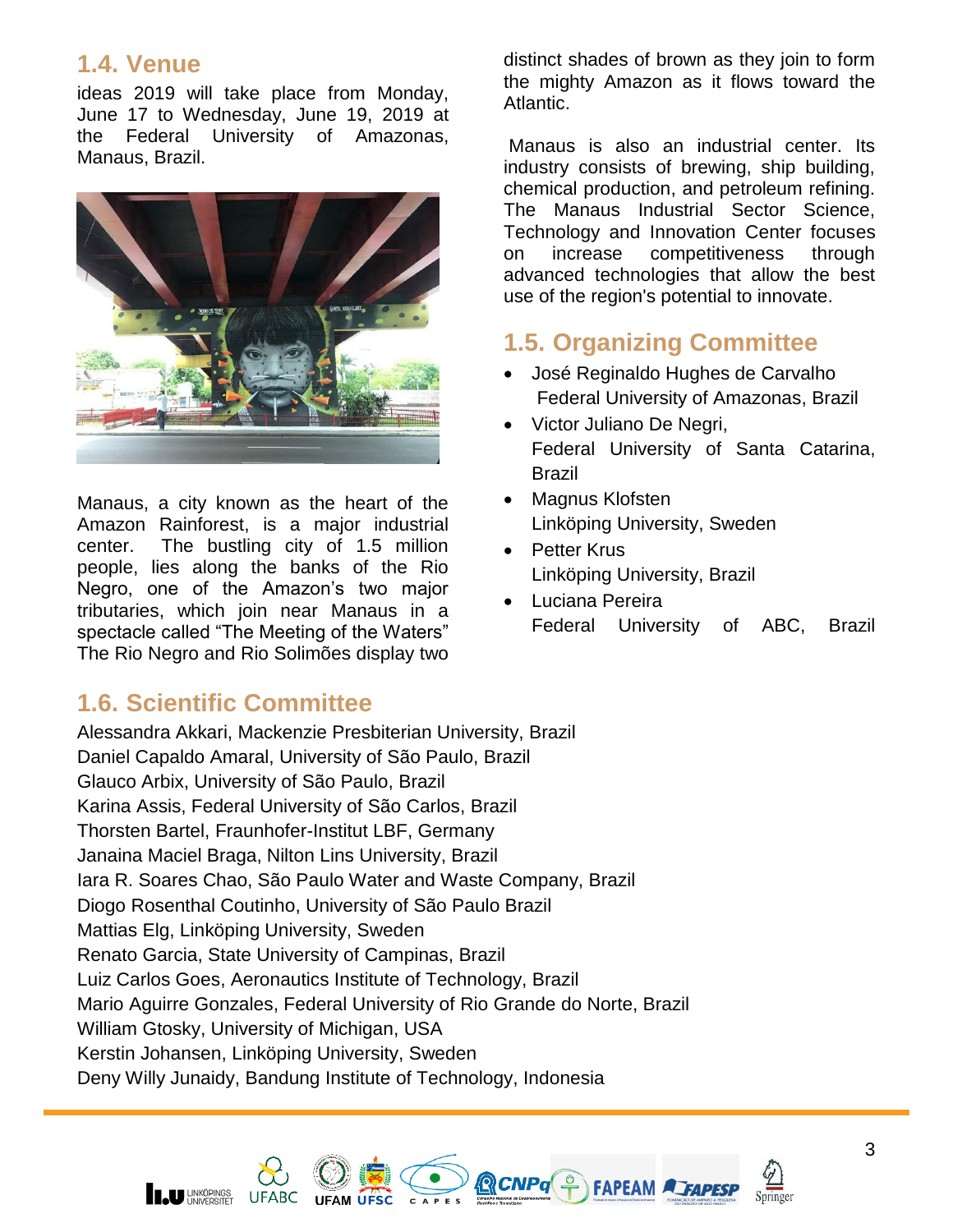Wisdom Kanda, Linköping University, Sweden Solmaz Filiz Karabag, Linköping University, Sweden Henrik Kock, Linköping University, Sweden Paulo Kurka, State University of Campinas, Brazil Mattias Lindahl, Linköping University, Sweden Christer Ljungwall, Peking University, China José Roberto Dale Luche, State University of São Paulo, Brazil Nelson Tavers Matias, Teresa Dávila University Center, Brazil Akane Matsumae, Kyushu University, Japan Adriana Marotti de Melo, University of São Paulo, Brazil Josivaldo Cesar Modesto, Mamirauá Sustainable Development Institute, Brazil Lina Moreira, GENYZ, Brazil Edleno Silva de Moura, Federal University of Amazonas, Brazil André Ogliar, Federal University of Santa Catarina, Brazil Johan Ölvander, Linköping University, Sweden Luis Carlos Paschoarelli, State University of São Paulo, Brazil Aderson Campos Passos, Militar Institute of Engineering, Brazil Marcelo Caldeira Pedroso, University of São Paulo, Brazil Marcela Savia P. Pessoa, Amazonas State University, Brazil Anna Öhrwall Rönnbäck, Luleå Technical University, Sweden Mikael Román, Linköping University, Sweden Suzana Russo, Federal University of Sergipe, Brazil Mario Sergio Salerno, University of São Paulo, Brazil Kristine Samson, Roskilde University, Denmark Gabriela Scur, FEI University Center, Brazil Andrés Serbin, CRIES, Argentina Ricardo Serudo, Amazonas State University, Brazil Thiago Caliari Silva, Aeronautics Institute of Technology, Brazil Louise Trygg, Linköping University, Sweden Emilia Villani, Aeronautics Institute of Technology, Brazil Dalton Chaves Vilela Jr, Federal University of Amazonas, Brazil Irlan von Linsingen, Federal University of Santa Catarina, Brazil Juarez Xavier, São Paulo State University, Brazil Eduardo Zancul, University of São Paulo, Brazil



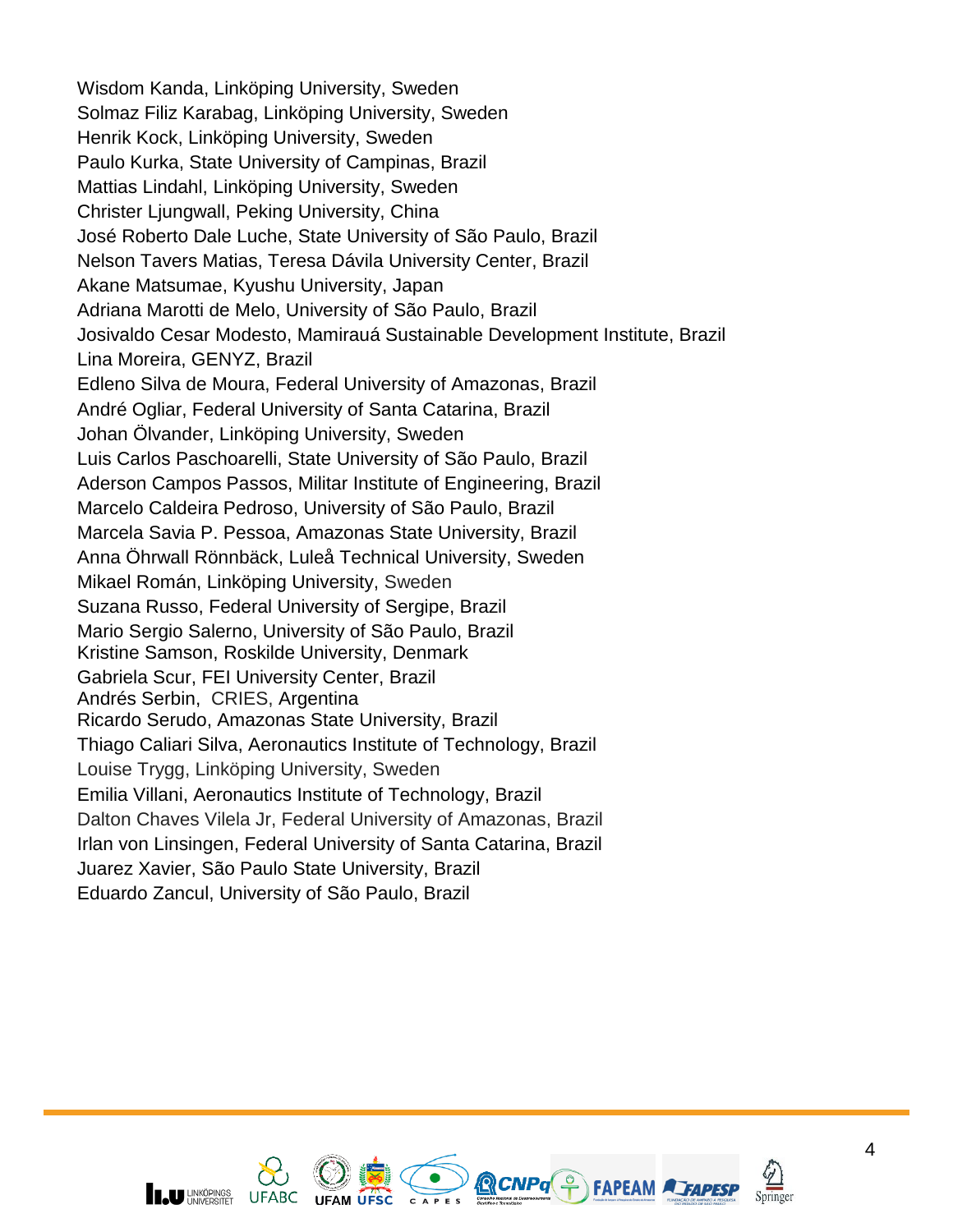# **2. Call for Papers**

### **2.1. Preparing your Paper**

We welcome research papers and work-in-progress contributions. We highly value interdisciplinary work and are particularly interested in papers that illustrate an interdisciplinary approach yet are also open to specialized papers on a relevant topic from any scientific discipline. Accepted papers will be presented at the conference. The best paper will receive the ideas Best Paper Award.



### **2.2. Publication**

On the basis of the papers submitted, contributions will become a chapter to a book published by Springer Verlag. Potential authors will be invited to submit their papers to selected Brazilian journals. Note that submitting work to the conference does not create any obligation to publish.

### **2.3. Axial themes**

ideas is organized around central themes showcasing interdisciplinary-based panels related to innovation, Design, Entrepreneurship, and Sustainable Systems that transversally extend the collective vision with a common ground through cross-cutting innovation efforts in topics such as:

- Energy: secure, clean and efficient energy
- Environment: climate action, resource efficiency and raw materials
- Food Security: sustainable agriculture and forestry
- Health: demographic change and wellbeing
- Multicultural society: inclusive, diverse and reflective
- Poverty reduction: education

**INCU** UNKÖPINGS

**UFARC** 

- Secure societies protecting freedom and security of citizens
- Transport: smart, green and integrated transportation
- Water: protect and conserve water, inland, marine and maritime

The axial themes provide a cross-cutting platform with the potential to address multiple questions important in finding solutions for the society problems

- How to find a purpose for a particular technology or set of resources matching it to the right business model?
- How to identify and create new opportunities for business development?
- How to design new independent or corporate business initiatives?
- How established multinational and Small and Medium Companies can strengthen capabilities in designing innovative technologies as well as commercializing them.



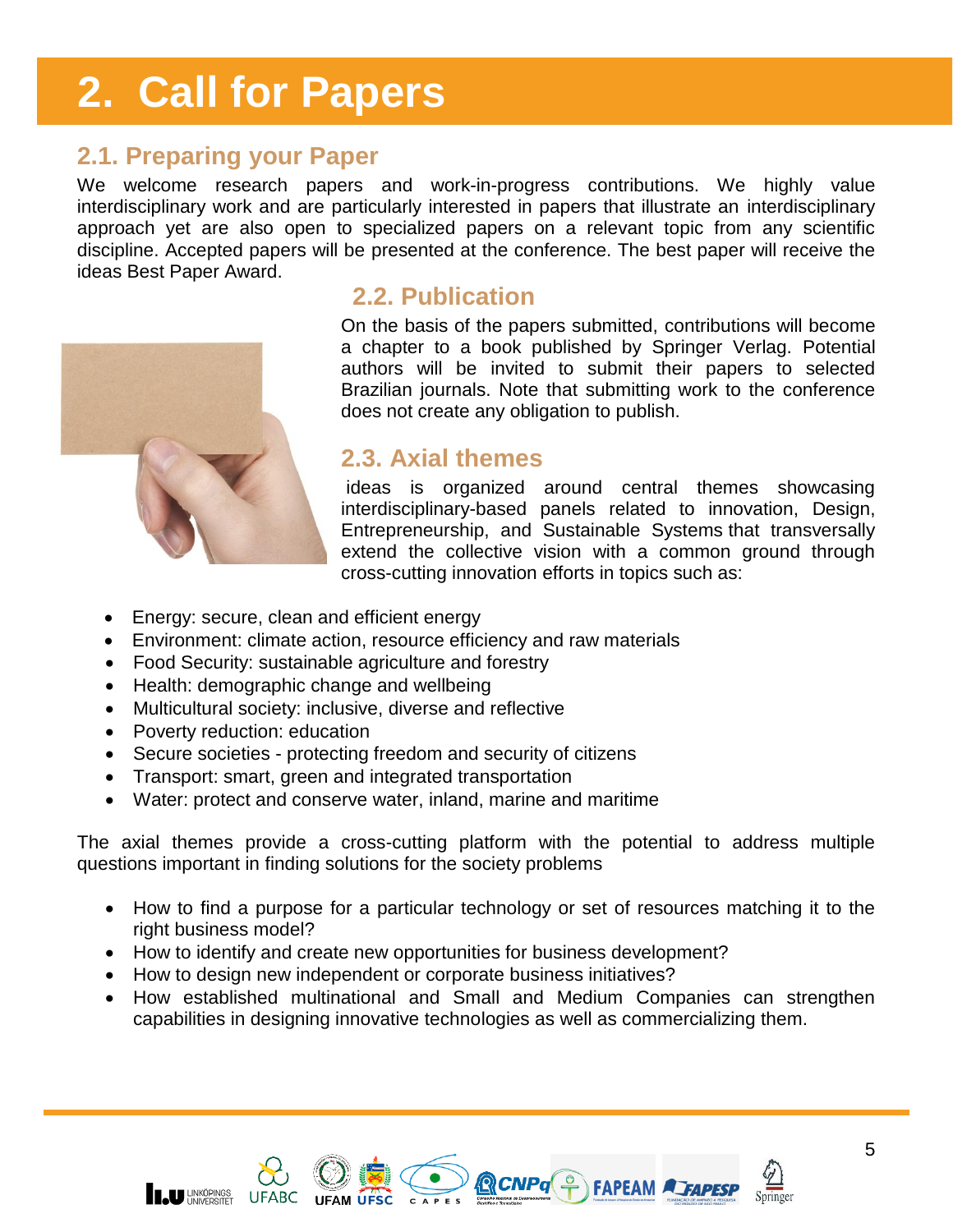## **TOPICS COVERED**

### **1. INNOVATION**

- 1.1.Economics
- 1.2.Education
- 1.3.Inclusive
- 1.4.Law
- 1.5.Management
- 1.6.Policy
- 1.7.Strategy

### **2. DESIGN**

- 2.1.Cognitive/ Cognition design
- 2.2.Data driven design
- 2.3.Design for healthcare
- 2.4.Design for sustainability
- 2.5.Prototyping and representation
- 2.6.Service design
- 2.7.Universal design

### **3. ENTREPRENEURSHIP**

- 3.1.Academic entrepreneurship
- 3.2.Corporate entrepreneurship
- 3.3.Entrepreneurial culture
- 3.4.Entrepreneurial finance
- 3.5.Entrepreneurship ecosystem
- 3.6.Social entrepreneurship
- 3.7.Successful/ unsuccessful cases

### **4. SUSTAINABLE SYSTEMS**

- 4.1.Environmental systems
- 4.2.ICT/ gaming / entertainment
- 4.3.Industrial / automation / robotics
- 4.4.Cyber physical systems
- 4.5.Smart cities .
- 4.6.Social systems
- 4.7.Systems engineering , SoS



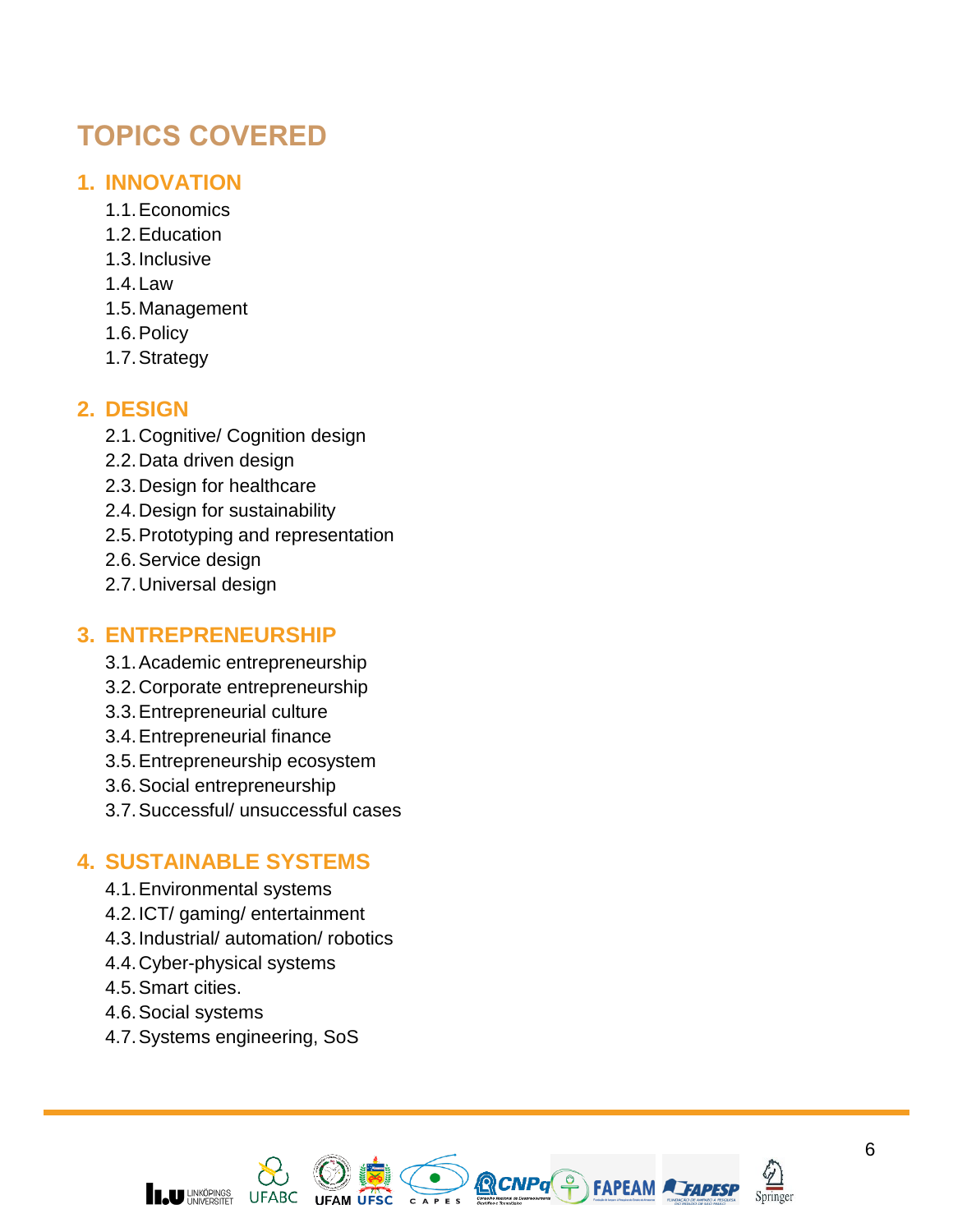## **2.4. Guide for authors**

Before preparing your abstract please review the instructions below.

### **Criteria for abstracts**

Abstracts must include sufficient information for reviewers to judge the nature and significance of the topic, the adequacy of the investigative strategy, the nature of the results, and the conclusions. The abstract should summarize the substantive results of the work.

An abstract is an outline/summary of your paper and your whole project. It should have an intro, body, and conclusion. It is a well-developed paragraph, should be exact in wording, and must be understandable to a wide audience. Abstracts should be no more than 250 words, formatted in Microsoft Word, and single-spaced, using size 12 Times New Roman font.

Abstracts highlight major points of your research and explain why your work is important; what your purpose was, how you went about your project, what you learned, and what you concluded.

### **Criteria for full papers**

The assessment of your paper will be based on the following criteria:

- 1. Originality of ideas/approach and level of innovativeness
	- Are the ideas advanced in the paper actually new?
	- If conceptual, does the paper expand our understanding of a new domain?
	- Does the paper/extended introduce new constructs or concepts that broaden our understanding?

2. Relevance for interdisciplinarity in innovation in design, entrepreneurship, and sustainable systems

- Does the paper address interdisciplinary theoretical or empirical problem?
- Does the paper connect to other disciplinary field?
- Collaborative papers are encouraged, e.g. technical *and* economics.

#### 3. Quality of theoretical argument

- Does the paper present clearly the main propositions and/or hypotheses that will be discussed and unfold in the full paper?
- Does the paper present a clear, precise and complete review of relevant literature?
- Does the theoretical argument engage the conceptual/ empirical investigation appropriately?
- Does the paper involve the relevant literature?